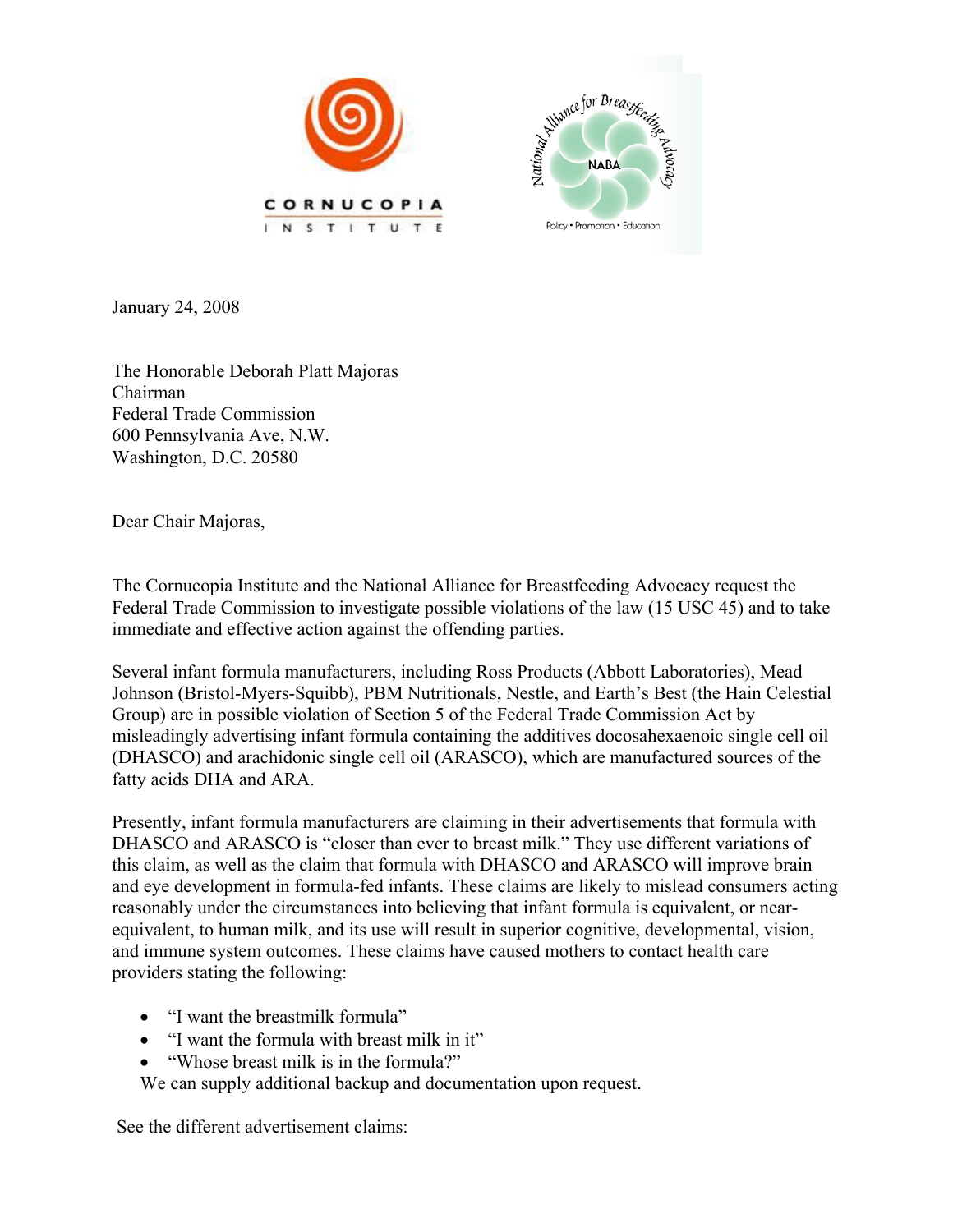

These claims are misleading for several reasons.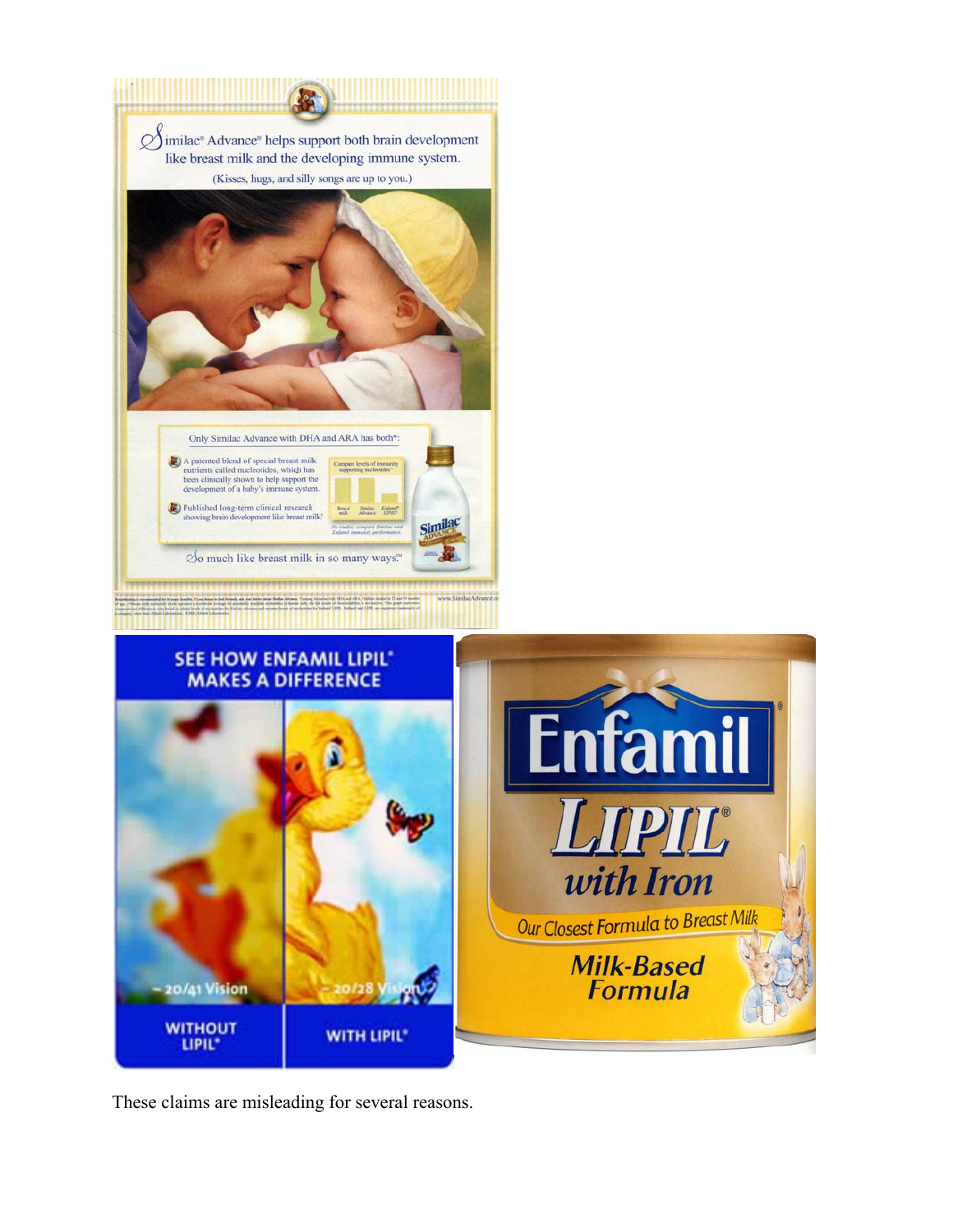First, the scientific data to support these claims is inconclusive. A thorough review of peerreviewed, academic journals shows that the benefits of adding DHASCO and ARASCO to infant formula are uncertain and inconclusive. For example, a pediatrician and researcher at the University of Louisville writes in the June 2007 issue of the *Journal of Perinatology* that "the addition of long-chain polyunsaturated fatty acids and nucleotides to formula are intended to promote visual, neuro and immune development. Studies in both preterm and term infants have not consistently demonstrated efficacy with long-chain polyunsaturated fatty acids supplementation of infant formula." This is one of many such articles by respected scientists, who have published articles with similar conclusions—that there is insufficient evidence showing benefits of DHASCO and ARASCO in infant formula—in the *American Journal of Clinical Nutrition*, the *Annual Review of Nutrition*, *Pediatrics*, and the *Journal of Pediatric Gastroenterology and Nutrition*, to name just a few. Review articles demonstrate the same inconclusive evidence<sup>ii</sup> with no published scientific studies showing long-term benefits of DHASCO and ARASCO to brain development and IQ in formula-fed infants.

Second, breast milk offers innumerable health benefits to infants that formula cannot provide. To claim that formula is "as close as ever to breast milk" is misleading, given the scientific evidence showing breast milk to be immeasurably superior to formula in terms of infant nutrition and quite dissimilar in composition. The American Academy of Pediatrics writes that the advantages of breastfeeding include "health, nutritional, immunologic, developmental, psychologic, social, economic, and environmental benefits." The Academy's position is that breast milk is superior to formula.<sup>iii</sup>

The American Academy of Pediatrics writes that benefits of breast milk include a decrease in the incidence and/or severity of a wide range of infectious diseases including bacterial meningitis, bacteremia, diarrhea, respiratory tract infection, necrotizing enterocolitis, otitis media and urinary tract infection. Breastfeeding decreases the rates of sudden infant death syndrome in the first year of life. Long-term health benefits of breastfeeding include decreased likelihood of developing—as older children and adults—lymphoma, leukemia and Hodgkin's disease, hypercholesterolemia and asthma, as well as the likelihood of becoming overweight or obese. Post neonatal infant mortality rates in the United States are reduced by 21% in breastfed infants.<sup>iv</sup> Promoting breastfeeding has the potential to prevent or delay 720 infant deaths in the United States every year, mostly by preventing infectious disease and sudden infant death syndrome.<sup>v</sup>

Breastfeeding could potentially reduce annual health care costs by \$3.6 billion in the United States and would lead to decreased costs for public health programs such as the Special Supplemental Nutrition Program for Women, Infants, and Children (WIC).<sup>vi</sup>

There is a grave likelihood that consumers will rely on misleading claims about DHA/ARA formula when making important decisions about feeding their infants. These advertisements are harming infants by undermining efforts at promoting breastfeeding and resulting in an increased incidence of acute and chronic diseases and conditions.

We have reason to believe that these misleading claims have already affected infant health in real ways. Results from a survey conducted by the U.S. Department of Human and Health Services<sup>vii</sup> shows a significant rise in the percentage of Americans who believe that breastfeeding and infant formula are equally good ways to feed an infant—this rise occurred at the same time that infant formula manufacturers began marketing their DHA/ARA formula as "closer than ever to breast milk." In 2003, 12% of respondents thought that breastfeeding and formula are equally good ways to feed an infant; one year later, this number shot up to 24%. The timing of this jump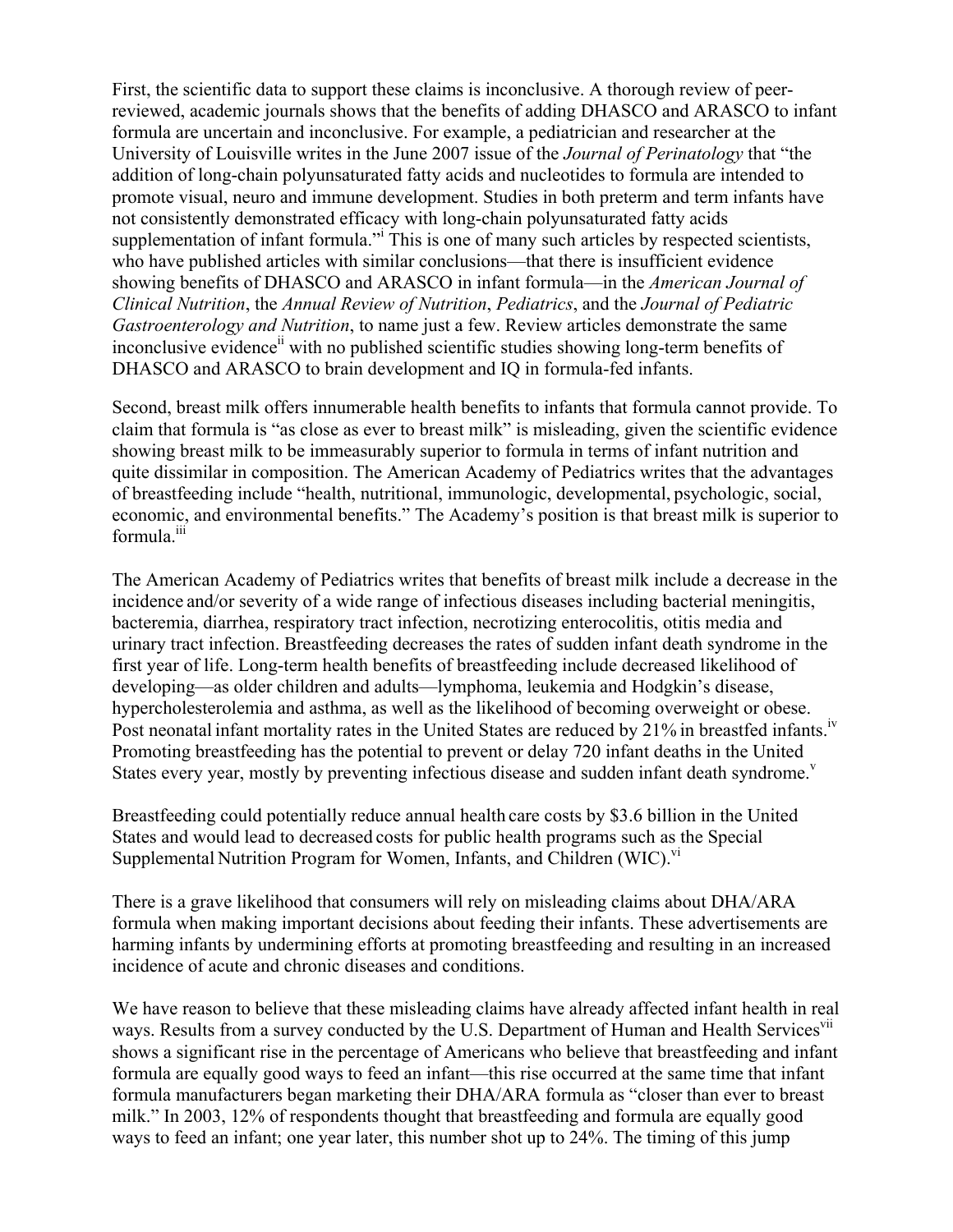coincides with the timing of the DHA/ARA advertisements. Even following the national advertisement campaign to promote breastfeeding by the Department of Human and Health Services, this figure did not return to its 2003 status; by 2005, still 15% of respondents thought infant formula is as good as breast milk.

Despite efforts to promote breastfeeding by health care professionals, public interest groups, and government agencies, breastfeeding rates are declining in the United States. While there are many factors contributing to a mother's decision to formula feed her infant, the impact of advertisement cannot be dismissed, especially when these advertisements are misleadingly suggesting that formula is an equally good way of feeding an infant.<sup>viii</sup> We also have anecdotal evidence from health care professionals who find it more difficult to convince women to breastfeed when they have seen advertisements claiming that DHA/ARA formula is "as close as ever to breast milk."

The Federal Trade Commission is under a legal duty to end misleading advertisements, under Section 5 of the Federal Trade Commission Act, 15 USC 45. 15 USC 45 (a)(1) states that "deceptive acts or practices in or affecting commerce are hereby declared unlawful," and 15 USC 45 (a)(2) empowers and directs the Federal Trade Commission to prevent corporations from using deceptive acts in or affecting commerce.

The Federal Trade Commission has described a misleading advertisement as a representation, omission or practice that is likely to mislead the consumer.<sup>4</sup> The FTC has also written that "the basic question is whether the act or practice is likely to affect the consumer's conduct or decision with regard to a product or service. If so, the practice is material, and consumer injury is likely, because consumers are likely to have chosen differently but for the deception."ix

In the case of DHA/ARA formula, infant formula advertisements are likely to mislead parents into believing that formula offers benefits to their infant's development, when scientific research shows that this is an unproven conclusion. This deception in the advertisements causes serious injury not only to the consumer (the mother) but to the most vulnerable segment of our population—infants—by falsely claiming that infant formula is an equally good way of feeding an infant. In addition, there is a growing body of scientific literature indicating that discouraging women from breastfeeding could be deleterious to their health.

Thus, we urge you, the FTC, to thoroughly investigate this matter pursuant to your statutory authority, including but not limited to the issuance of a civil investigative demand. If deemed appropriate by the FTC, the Cornucopia Institute and the National Alliance for Breastfeeding Advocacy also seeks a permanent injunction pursuant to section 13(b) of the Federal Trade Commission Act (15 USC 53(b)) to prevent the marketing of this product if the claims are false and misleading.

Respectfully yours,

Will Fantle

Research Director Executive Director

Marsha Wilker RN IBCLC

Will Fantle Marsha Walker, RN, IBCLC The Cornucopia Institute National Alliance for Breastfeeding Advocacy